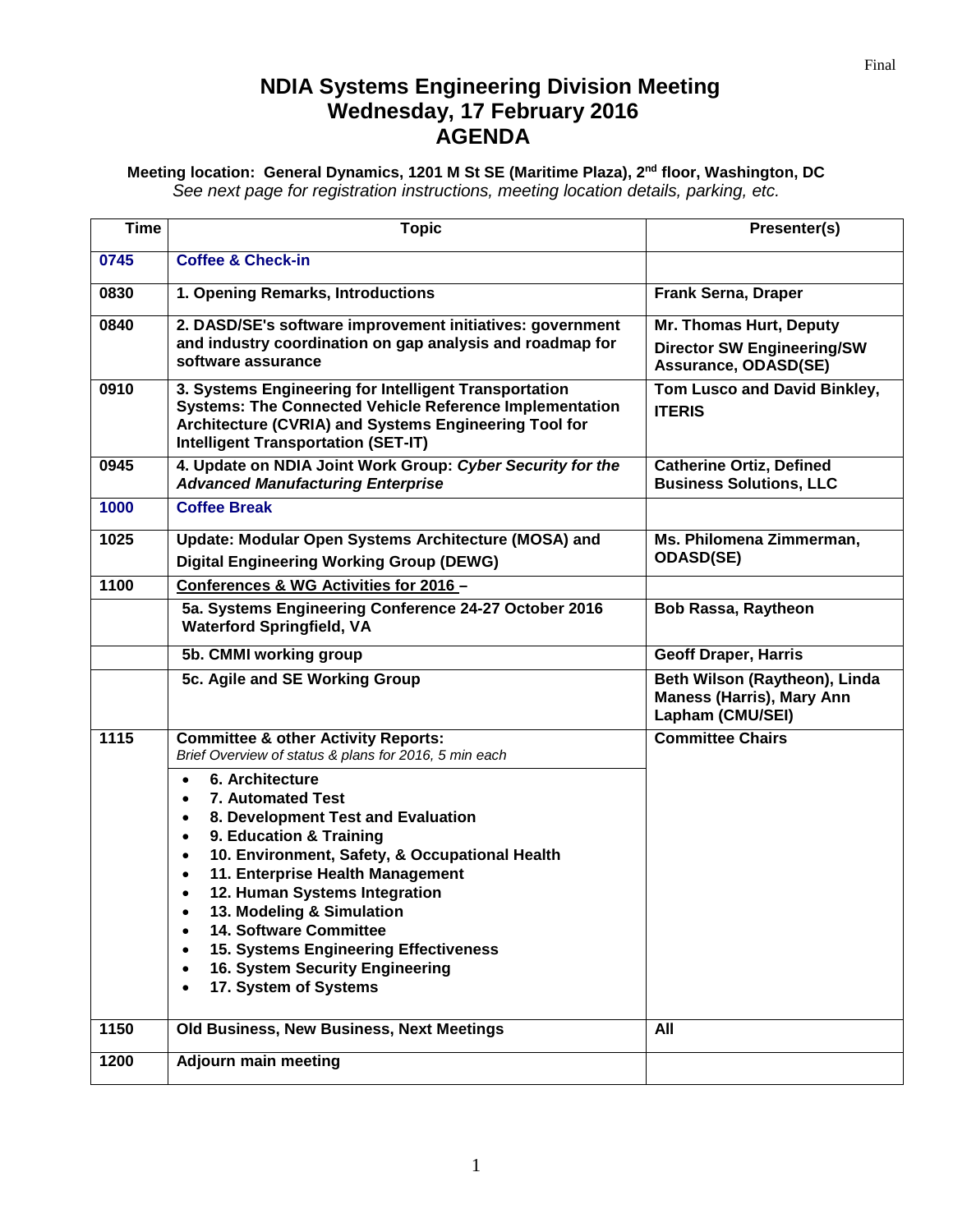## **SE Division Meeting Logistics**

## **Meeting, Registration & Security Clearance Instructions**

NOTE: Meeting location is the General Dynamics offices, Maritime Plaza I, 1201 M St SE, Washington, DC. The nearest Metro stop is Washington Navy Yard, which is at 1<sup>st</sup> & M St, or 12 of those shorter blocks (but still a good hike!)

There is pay parking available at the General Dynamics facility.

You must enter the building through the parking lot entrance. There is a security guard and a photo ID will be required; company ID will suffice.

Receptionist phone number if you need assistance is 202-454-2900

There is no registration fee for the meeting.

We will be using a registration form for this meeting and there is no fee. Visit Requests and Security Clearances are not needed. The link will be posted shortly before the meeting. Please register for the meeting by going to the NDIA Meetings & Events Site when it is posted or fax the attached registration sheet. <http://www.ndia.org/MEETINGS/Pages/default.aspx>

For additional information, please contact Adrienne White at NDIA AWhite@NDIA.ORG, 703-247-2570

Committee Meetings being held in conjunction with the full SE Division Meeting are shown on the following pages. All Systems Engineering Division members are invited and welcomed to participate in any of the Committee meetings.